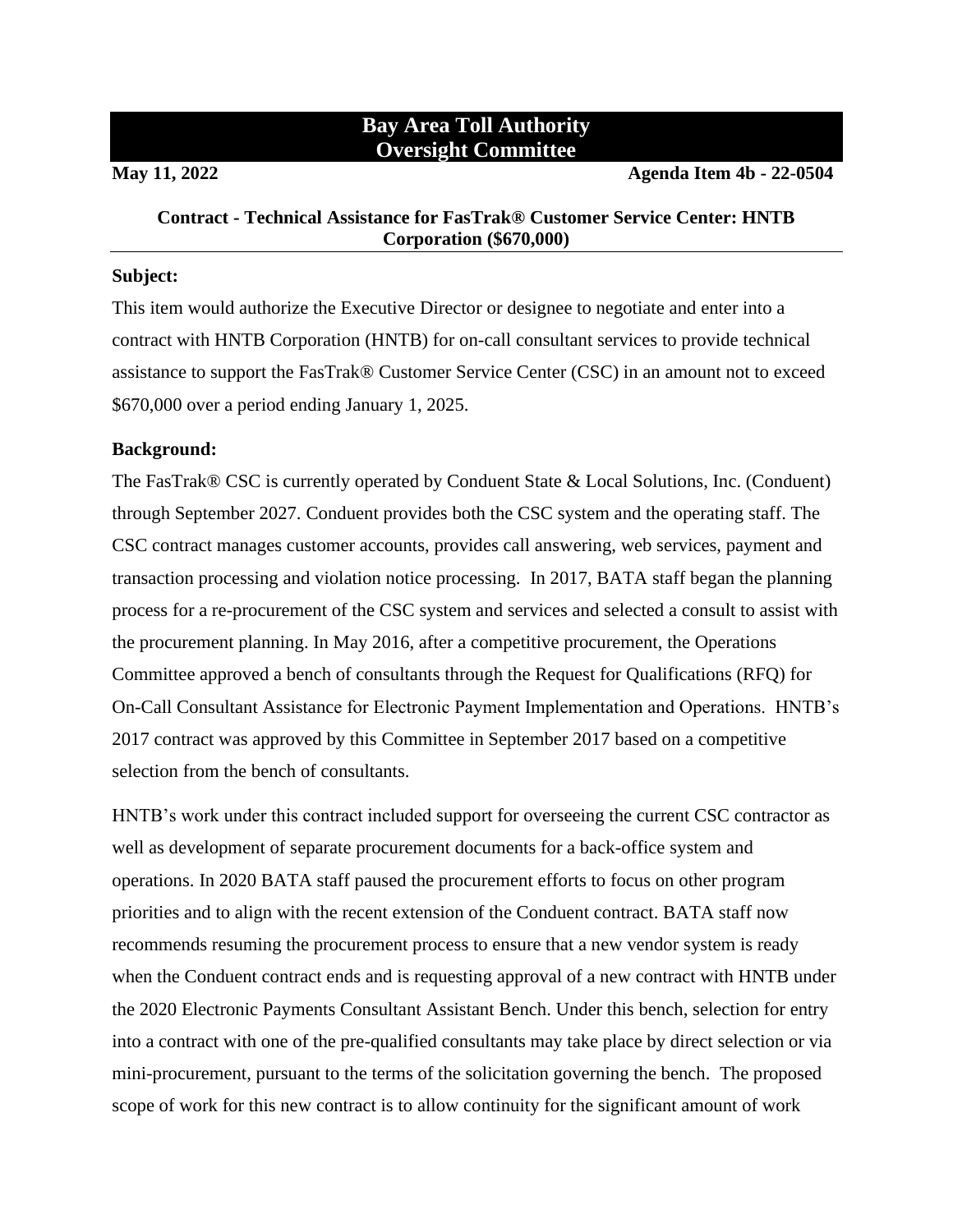already completed by HNTB on the procurement. This contract would also include continuation of HNTB's assistance to BATA staff with oversight of the current CSC contractor including system and operational improvements, project deployments and new initiatives.

## **Next Steps:**

Staff recommends entering into a contract with HNTB to provide continued support for the next CSC procurement and current contractor oversight in an amount not to exceed \$670,000. HNTB is neither a Disadvantaged Business Enterprise nor a Small Business Enterprise and has no subcontractors.

## **Issues:**

None identified.

## **Recommendations:**

Staff requests that this Committee authorize the Executive Director or designee to negotiate and enter into a contract with HNTB Corporation in an amount not to exceed \$670,000 to provide support for FasTrak RCSC procurement and technical support.

## **Attachments:**

• Summary of Proposed Contract

Therene Whole

Therese W. McMillan